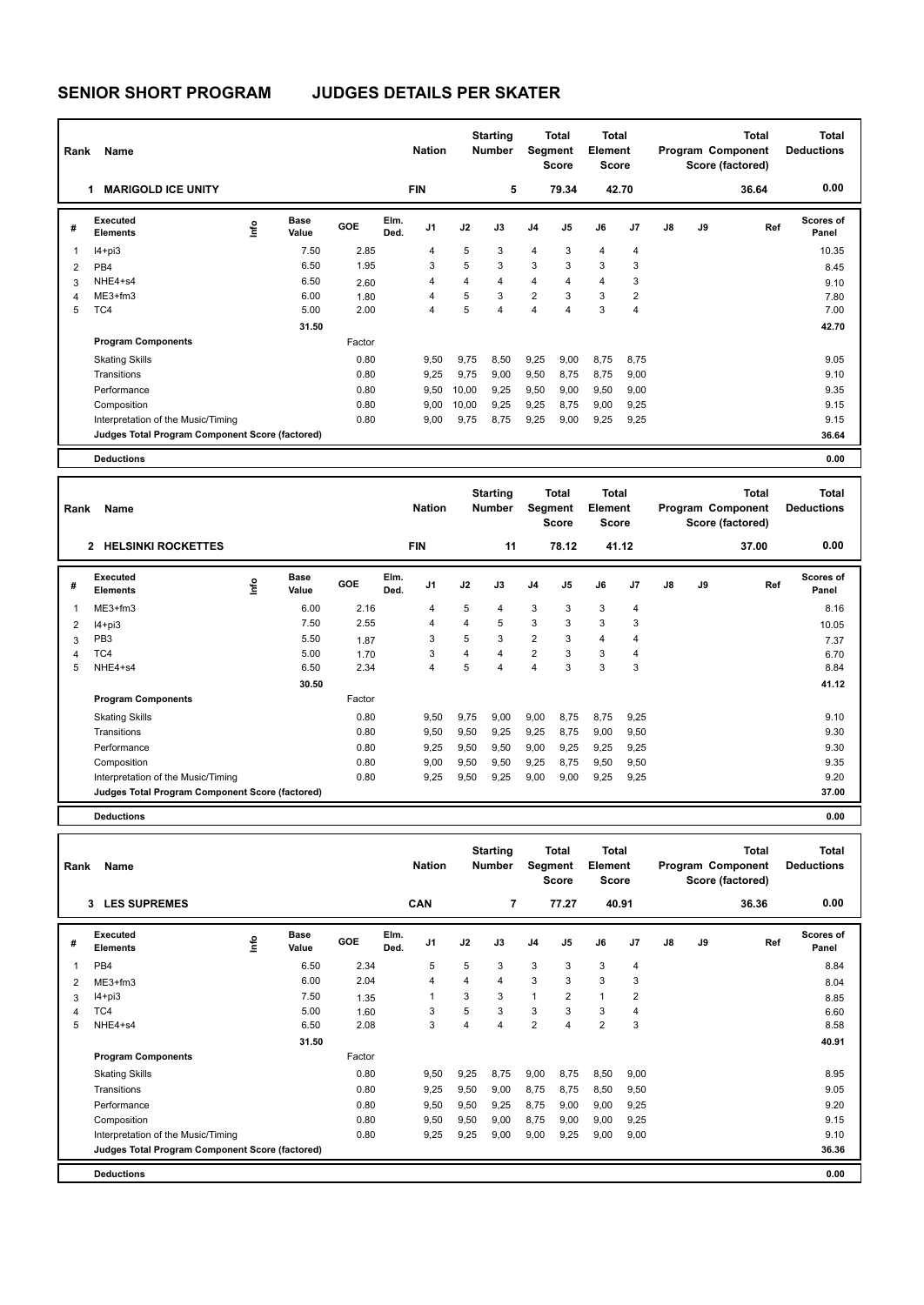| Rank           | Name                                            |      |                      |         |              | <b>Nation</b>  |      | <b>Starting</b><br><b>Number</b> |                | <b>Total</b><br>Segment<br><b>Score</b> | <b>Total</b><br>Element<br><b>Score</b> |                |    |    | <b>Total</b><br>Program Component<br>Score (factored) | <b>Total</b><br><b>Deductions</b> |
|----------------|-------------------------------------------------|------|----------------------|---------|--------------|----------------|------|----------------------------------|----------------|-----------------------------------------|-----------------------------------------|----------------|----|----|-------------------------------------------------------|-----------------------------------|
|                | 4 PARADISE                                      |      |                      |         |              | <b>RUS</b>     |      | 9                                |                | 77.23                                   |                                         | 43.03          |    |    | 36.20                                                 | $-2.00$                           |
| #              | Executed<br><b>Elements</b>                     | lnfo | <b>Base</b><br>Value | GOE     | Elm.<br>Ded. | J <sub>1</sub> | J2   | J3                               | J <sub>4</sub> | J5                                      | J6                                      | J7             | J8 | J9 | Ref                                                   | <b>Scores of</b><br>Panel         |
| $\overline{1}$ | $ME3+fm3$                                       |      | 6.00                 | 2.28    |              | 5              | 5    | 4                                | 3              | $\overline{4}$                          | 3                                       | 3              |    |    |                                                       | 8.28                              |
| $\overline{2}$ | $I4 + pi3$                                      |      | 7.50                 | 2.70    |              | 4              | 4    | $\overline{2}$                   | 3              | 3                                       | 4                                       | $\overline{4}$ |    |    |                                                       | 10.20                             |
| 3              | PB4                                             |      | 6.50                 | 2.08    |              | 4              | 4    | 3                                | 3              | 3                                       | 3                                       | 3              |    |    |                                                       | 8.58                              |
| $\overline{4}$ | NHE4+s4                                         |      | 6.50                 | 2.47    |              | $\overline{4}$ | 5    | 3                                | 3              | $\overline{4}$                          | 4                                       | $\overline{4}$ |    |    |                                                       | 8.97                              |
| 5              | TC4                                             |      | 5.00                 | 2.00    |              | 5              | 5    | $\overline{\mathbf{A}}$          | 3              | 4                                       | 3                                       | 4              |    |    |                                                       | 7.00                              |
|                |                                                 |      | 31.50                |         |              |                |      |                                  |                |                                         |                                         |                |    |    |                                                       | 43.03                             |
|                | <b>Program Components</b>                       |      |                      | Factor  |              |                |      |                                  |                |                                         |                                         |                |    |    |                                                       |                                   |
|                | <b>Skating Skills</b>                           |      |                      | 0.80    |              | 9,00           | 9,00 | 8,75                             | 9,00           | 9,50                                    | 9,00                                    | 9,50           |    |    |                                                       | 9.10                              |
|                | Transitions                                     |      |                      | 0.80    |              | 8,75           | 9.00 | 9,00                             | 9,00           | 9,00                                    | 9,00                                    | 9,00           |    |    |                                                       | 9.00                              |
|                | Performance                                     |      |                      | 0.80    |              | 9,00           | 9,00 | 8,50                             | 8,75           | 9,25                                    | 9,25                                    | 9,25           |    |    |                                                       | 9.05                              |
|                | Composition                                     |      |                      | 0.80    |              | 9,00           | 9,00 | 9,00                             | 8,75           | 9,50                                    | 9,00                                    | 9,25           |    |    |                                                       | 9.05                              |
|                | Interpretation of the Music/Timing              |      |                      | 0.80    |              | 9,00           | 9,00 | 8,75                             | 9,00           | 9,25                                    | 9,25                                    | 9,00           |    |    |                                                       | 9.05                              |
|                | Judges Total Program Component Score (factored) |      |                      |         |              |                |      |                                  |                |                                         |                                         |                |    |    |                                                       | 36.20                             |
|                | <b>Deductions</b>                               |      | Falls:               | $-2.00$ |              |                |      |                                  |                |                                         |                                         |                |    |    |                                                       | $-2.00$                           |

| Rank | Name                                            |      |                      |         |              | <b>Nation</b>  |      | <b>Starting</b><br><b>Number</b> | Segment        | <b>Total</b><br>Score | <b>Total</b><br>Element<br><b>Score</b> |                |    |    | <b>Total</b><br>Program Component<br>Score (factored) | <b>Total</b><br><b>Deductions</b> |
|------|-------------------------------------------------|------|----------------------|---------|--------------|----------------|------|----------------------------------|----------------|-----------------------|-----------------------------------------|----------------|----|----|-------------------------------------------------------|-----------------------------------|
|      | <b>HAYDENETTES</b><br>5                         |      |                      |         |              | <b>USA</b>     |      | 3                                |                | 64.06                 |                                         | 31.54          |    |    | 33.52                                                 | $-1.00$                           |
| #    | Executed<br><b>Elements</b>                     | ١nf٥ | <b>Base</b><br>Value | GOE     | Elm.<br>Ded. | J <sub>1</sub> | J2   | J3                               | J <sub>4</sub> | J <sub>5</sub>        | J6                                      | J7             | J8 | J9 | Ref                                                   | <b>Scores of</b><br>Panel         |
|      | $13 + pi3$                                      |      | 6.50                 | $-1.69$ |              | $-3$           | 2    | $-3$                             | $-3$           | $-3$                  | $-1$                                    | $-3$           |    |    |                                                       | 4.81                              |
| 2    | PB <sub>4</sub>                                 |      | 6.50                 | 1.43    |              | $\overline{1}$ | 3    | $\overline{2}$                   | $\overline{2}$ | $\overline{2}$        | 3                                       | $\overline{2}$ |    |    |                                                       | 7.93                              |
| 3    | TC4                                             |      | 5.00                 | 1.50    |              | 2              | 4    | 4                                | $\overline{4}$ | 3                     | $\overline{2}$                          | $\overline{2}$ |    |    |                                                       | 6.50                              |
| 4    | NHE3+s4                                         | F    | 6.00                 | 0.00    |              | -1             | 2    | 1                                | 0              | $-2$                  | $\mathbf 0$                             | 0              |    |    |                                                       | 6.00                              |
| 5    | ME3+fm2                                         |      | 5.00                 | 1.30    |              | 3              | 4    | $\overline{2}$                   | $\overline{2}$ | 3                     | 3                                       | $\overline{2}$ |    |    |                                                       | 6.30                              |
|      |                                                 |      | 29.00                |         |              |                |      |                                  |                |                       |                                         |                |    |    |                                                       | 31.54                             |
|      | <b>Program Components</b>                       |      |                      | Factor  |              |                |      |                                  |                |                       |                                         |                |    |    |                                                       |                                   |
|      | <b>Skating Skills</b>                           |      |                      | 0.80    |              | 8,25           | 8,25 | 8,25                             | 8,75           | 8,50                  | 8,00                                    | 7,75           |    |    |                                                       | 8.25                              |
|      | Transitions                                     |      |                      | 0.80    |              | 8,00           | 8,00 | 8,50                             | 8,50           | 8,75                  | 8,50                                    | 8,25           |    |    |                                                       | 8.35                              |
|      | Performance                                     |      |                      | 0.80    |              | 7,75           | 8,50 | 7,75                             | 8,50           | 8,50                  | 8,00                                    | 7,25           |    |    |                                                       | 8.10                              |
|      | Composition                                     |      |                      | 0.80    |              | 8,25           | 8,75 | 8,75                             | 8,75           | 8,75                  | 8,75                                    | 8,00           |    |    |                                                       | 8.65                              |
|      | Interpretation of the Music/Timing              |      |                      | 0.80    |              | 8,00           | 9,25 | 8,50                             | 8,75           | 8,50                  | 8,75                                    | 8,25           |    |    |                                                       | 8.55                              |
|      | Judges Total Program Component Score (factored) |      |                      |         |              |                |      |                                  |                |                       |                                         |                |    |    |                                                       | 33.52                             |
|      | <b>Deductions</b>                               |      | Falls:               | $-1.00$ |              |                |      |                                  |                |                       |                                         |                |    |    |                                                       | $-1.00$                           |
|      | Costume/prop violation:                         |      | $(1 \text{ of } 8)$  |         |              |                |      |                                  |                |                       |                                         |                |    |    |                                                       |                                   |

F Fall

| Rank | Name                                            |      |                      |         |              | <b>Nation</b>  |      | <b>Starting</b><br><b>Number</b> | Segment        | Total<br><b>Score</b> | Total<br>Element<br><b>Score</b> |                |               |    | Total<br>Program Component<br>Score (factored) | <b>Total</b><br><b>Deductions</b> |
|------|-------------------------------------------------|------|----------------------|---------|--------------|----------------|------|----------------------------------|----------------|-----------------------|----------------------------------|----------------|---------------|----|------------------------------------------------|-----------------------------------|
|      | <b>MIAMI UNIVERSITY SENIOR</b><br>6             |      |                      |         |              | <b>USA</b>     |      | 6                                |                | 63.58                 | 33.98                            |                |               |    | 30.60                                          | $-1.00$                           |
| #    | Executed<br><b>Elements</b>                     | lnfo | <b>Base</b><br>Value | GOE     | Elm.<br>Ded. | J1             | J2   | J3                               | J <sub>4</sub> | J5                    | J6                               | J7             | $\mathsf{J}8$ | J9 | Ref                                            | <b>Scores of</b><br>Panel         |
| 1    | I3+pi3                                          |      | 6.50                 | 1.17    |              | 3              | 3    | 1                                | $-1$           |                       | $\mathbf{1}$                     | 3              |               |    |                                                | 7.67                              |
| 2    | PB <sub>3</sub>                                 |      | 5.50                 | 0.99    |              | $\overline{2}$ | 3    | 1                                | $\mathbf 0$    | 2                     | $\overline{2}$                   | $\overline{2}$ |               |    |                                                | 6.49                              |
| 3    | ME3+fm3                                         |      | 6.00                 | 1.80    |              | 4              | 4    | 2                                | 1              | 3                     | 3                                | 3              |               |    |                                                | 7.80                              |
| 4    | TC4                                             |      | 5.00                 | 1.30    |              | 2              | 3    | 3                                | $\overline{2}$ | 2                     | 3                                | 3              |               |    |                                                | 6.30                              |
| 5    | NHE4+s4                                         | F    | 6.50                 | $-0.78$ |              | $-2$           |      | $-1$                             | -3             | $-1$                  | $-1$                             | $-1$           |               |    |                                                | 5.72                              |
|      |                                                 |      | 29.50                |         |              |                |      |                                  |                |                       |                                  |                |               |    |                                                | 33.98                             |
|      | <b>Program Components</b>                       |      |                      | Factor  |              |                |      |                                  |                |                       |                                  |                |               |    |                                                |                                   |
|      | <b>Skating Skills</b>                           |      |                      | 0.80    |              | 7,50           | 8,00 | 7.25                             | 7,25           | 7,50                  | 7,75                             | 8,50           |               |    |                                                | 7.60                              |
|      | Transitions                                     |      |                      | 0.80    |              | 7,25           | 7,25 | 7,75                             | 7,75           | 7,75                  | 8,00                             | 8,75           |               |    |                                                | 7.70                              |
|      | Performance                                     |      |                      | 0.80    |              | 7,00           | 7,50 | 7,00                             | 7,50           | 7,50                  | 8,25                             | 8,00           |               |    |                                                | 7.50                              |
|      | Composition                                     |      |                      | 0.80    |              | 7,50           | 7,50 | 7,75                             | 7,50           | 7,75                  | 8,25                             | 8,75           |               |    |                                                | 7.75                              |
|      | Interpretation of the Music/Timing              |      |                      | 0.80    |              | 7,25           | 8,00 | 7,50                             | 7,25           | 7,75                  | 8,00                             | 8,75           |               |    |                                                | 7.70                              |
|      | Judges Total Program Component Score (factored) |      |                      |         |              |                |      |                                  |                |                       |                                  |                |               |    |                                                | 30.60                             |
|      | <b>Deductions</b>                               |      | Falls:               | $-1.00$ |              |                |      |                                  |                |                       |                                  |                |               |    |                                                | $-1.00$                           |

F Fall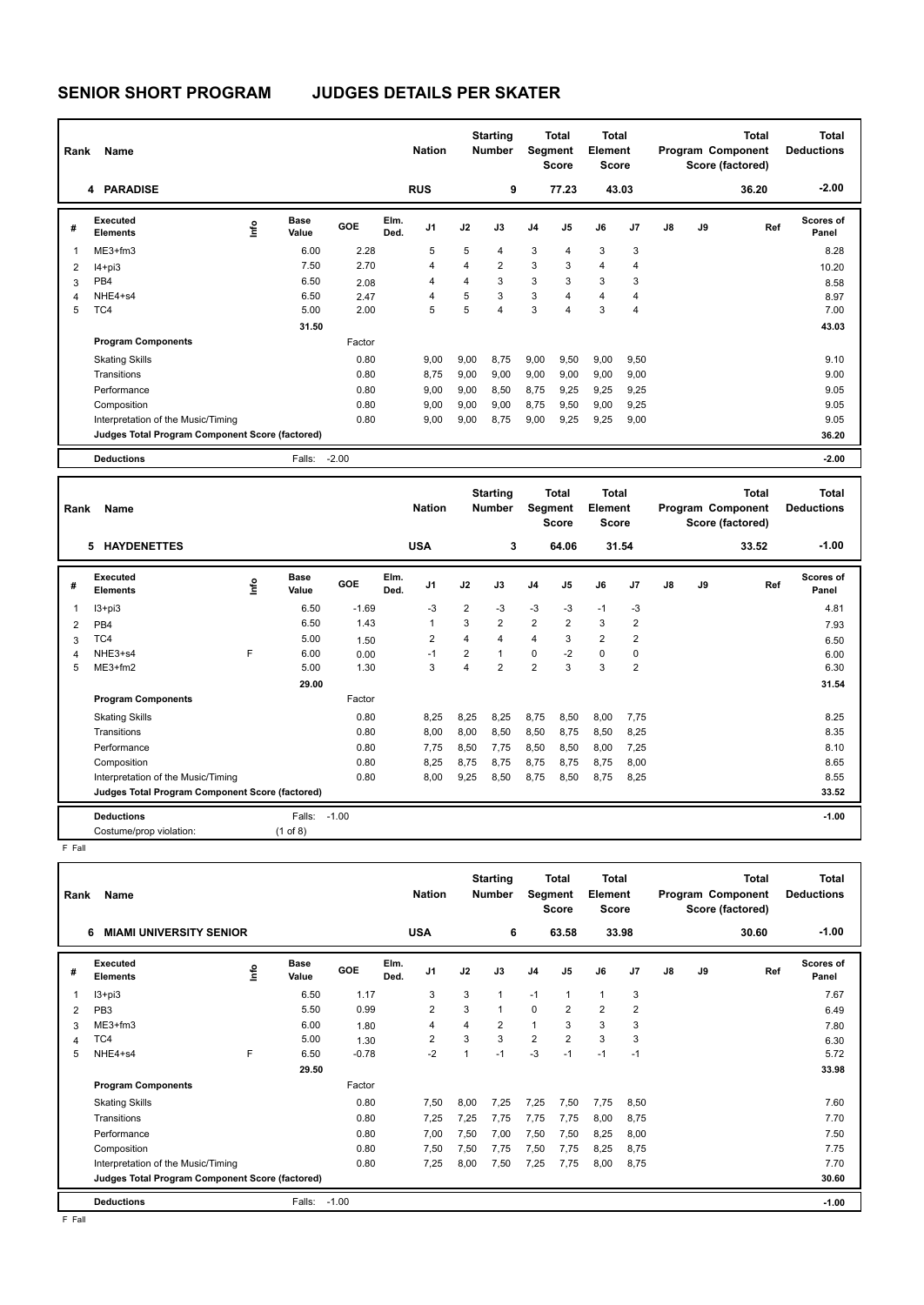| Rank | Name                                            |                                  |                      |        |              | <b>Nation</b>  |                | <b>Starting</b><br><b>Number</b> |                | Total<br>Segment<br><b>Score</b> | Total<br>Element<br><b>Score</b> |             |    |    | Total<br>Program Component<br>Score (factored) | <b>Total</b><br><b>Deductions</b> |
|------|-------------------------------------------------|----------------------------------|----------------------|--------|--------------|----------------|----------------|----------------------------------|----------------|----------------------------------|----------------------------------|-------------|----|----|------------------------------------------------|-----------------------------------|
|      | 7 ZOULOUS                                       |                                  |                      |        |              | <b>FRA</b>     |                | 8                                |                | 53.10                            |                                  | 25.98       |    |    | 27.12                                          | 0.00                              |
| #    | Executed<br><b>Elements</b>                     | $\mathop{\mathsf{Irr}}\nolimits$ | <b>Base</b><br>Value | GOE    | Elm.<br>Ded. | J <sub>1</sub> | J2             | J3                               | J <sub>4</sub> | J5                               | J6                               | J7          | J8 | J9 | Ref                                            | <b>Scores of</b><br>Panel         |
| 1    | PB <sub>2</sub>                                 |                                  | 4.00                 | 0.80   |              | 2              | 2              | $\overline{2}$                   | $\overline{2}$ | $\overline{2}$                   | $\overline{2}$                   |             |    |    |                                                | 4.80                              |
| 2    | TC4                                             |                                  | 5.00                 | 0.90   |              | 2              | $\overline{2}$ | $\Omega$                         | $\overline{2}$ | $\overline{2}$                   | 3                                |             |    |    |                                                | 5.90                              |
| 3    | $13 + pi2$                                      |                                  | 5.00                 | 0.00   |              | 0              | 0              | 0                                | $-2$           | 0                                | 0                                | 0           |    |    |                                                | 5.00                              |
| 4    | $ME3+fm2$                                       |                                  | 5.00                 | 0.80   |              | 2              | 2              | $\overline{1}$                   | $\overline{2}$ | 2                                | 1                                |             |    |    |                                                | 5.80                              |
| 5    | NHE4+s2                                         |                                  | 4.00                 | 0.48   |              | 1              | 1              | $\overline{\mathbf{1}}$          | $\mathbf{1}$   | $\overline{2}$                   | $\overline{2}$                   | $\mathbf 1$ |    |    |                                                | 4.48                              |
|      |                                                 |                                  | 23.00                |        |              |                |                |                                  |                |                                  |                                  |             |    |    |                                                | 25.98                             |
|      | <b>Program Components</b>                       |                                  |                      | Factor |              |                |                |                                  |                |                                  |                                  |             |    |    |                                                |                                   |
|      | <b>Skating Skills</b>                           |                                  |                      | 0.80   |              | 7,50           | 7,00           | 6,50                             | 6,50           | 6,00                             | 6,75                             | 6,00        |    |    |                                                | 6.55                              |
|      | Transitions                                     |                                  |                      | 0.80   |              | 7,00           | 6,50           | 7,25                             | 6,25           | 6,25                             | 7,25                             | 6,25        |    |    |                                                | 6.65                              |
|      | Performance                                     |                                  |                      | 0.80   |              | 7,25           | 6,50           | 7,50                             | 6,75           | 6,50                             | 7,50                             | 6,25        |    |    |                                                | 6.90                              |
|      | Composition                                     |                                  |                      | 0.80   |              | 7,50           | 7,00           | 7,25                             | 6,50           | 6,50                             | 7,50                             | 6,00        |    |    |                                                | 6.95                              |
|      | Interpretation of the Music/Timing              |                                  |                      | 0.80   |              | 7,25           | 7,00           | 7,00                             | 6,50           | 6,75                             | 7,00                             | 6,00        |    |    |                                                | 6.85                              |
|      | Judges Total Program Component Score (factored) |                                  |                      |        |              |                |                |                                  |                |                                  |                                  |             |    |    |                                                | 27.12                             |
|      | <b>Deductions</b>                               |                                  |                      |        |              |                |                |                                  |                |                                  |                                  |             |    |    |                                                | 0.00                              |

| Rank           | Name                                            |      |                      |            |              | <b>Nation</b>  |      | <b>Starting</b><br><b>Number</b> |                | <b>Total</b><br>Segment<br><b>Score</b> | Total<br>Element<br><b>Score</b> |       |               |    | <b>Total</b><br>Program Component<br>Score (factored) | <b>Total</b><br><b>Deductions</b> |
|----------------|-------------------------------------------------|------|----------------------|------------|--------------|----------------|------|----------------------------------|----------------|-----------------------------------------|----------------------------------|-------|---------------|----|-------------------------------------------------------|-----------------------------------|
|                | <b>UNITED ANGELS</b><br>8                       |      |                      |            |              | <b>GER</b>     |      | 1                                |                | 38.87                                   |                                  | 18.27 |               |    | 20.60                                                 | 0.00                              |
| #              | Executed<br><b>Elements</b>                     | ١nf٥ | <b>Base</b><br>Value | <b>GOE</b> | Elm.<br>Ded. | J <sub>1</sub> | J2   | J3                               | J <sub>4</sub> | J <sub>5</sub>                          | J6                               | J7    | $\mathsf{J}8$ | J9 | Ref                                                   | <b>Scores of</b><br>Panel         |
|                | $ME3+fm1$                                       |      | 4.00                 | 0.32       |              | 1              | 0    | $-1$                             | $\mathbf{1}$   | $\mathbf{1}$                            | $\mathbf{1}$                     |       |               |    |                                                       | 4.32                              |
| 2              | PB <sub>1</sub>                                 |      | 2.50                 | $-0.10$    |              | 0              | 0    | $-1$                             | $-3$           | $\mathbf{1}$                            | $\mathbf 0$                      | $-1$  |               |    |                                                       | 2.40                              |
| 3              | TC <sub>3</sub>                                 |      | 4.00                 | 0.08       |              | 0              | 0    | $-2$                             | $\mathbf{1}$   | 1                                       | $\overline{2}$                   | $-1$  |               |    |                                                       | 4.08                              |
| $\overline{4}$ | $11+pi2$                                        |      | 3.50                 | $-0.35$    |              |                | $-2$ | $\mathbf 0$                      | $-2$           | $\mathbf 0$                             | $-2$                             | $-1$  |               |    |                                                       | 3.15                              |
| 5              | NHE3+s3                                         |      | 4.50                 | $-0.18$    |              |                | $-1$ | $-1$                             | $-2$           | $\Omega$                                | $\mathbf{1}$                     | $-1$  |               |    |                                                       | 4.32                              |
|                |                                                 |      | 18.50                |            |              |                |      |                                  |                |                                         |                                  |       |               |    |                                                       | 18.27                             |
|                | <b>Program Components</b>                       |      |                      | Factor     |              |                |      |                                  |                |                                         |                                  |       |               |    |                                                       |                                   |
|                | <b>Skating Skills</b>                           |      |                      | 0.80       |              | 5,50           | 6,00 | 4,50                             | 4,50           | 5,75                                    | 5,00                             | 5,50  |               |    |                                                       | 5.25                              |
|                | Transitions                                     |      |                      | 0.80       |              | 5,25           | 5,50 | 4,50                             | 4,75           | 5,00                                    | 4,75                             | 5,00  |               |    |                                                       | 4.95                              |
|                | Performance                                     |      |                      | 0.80       |              | 5,25           | 5,25 | 4,75                             | 4,75           | 5,25                                    | 5,50                             | 5,25  |               |    |                                                       | 5.15                              |
|                | Composition                                     |      |                      | 0.80       |              | 5,75           | 6,00 | 4,50                             | 4,25           | 5,50                                    | 5,75                             | 5,75  |               |    |                                                       | 5.45                              |
|                | Interpretation of the Music/Timing              |      |                      | 0.80       |              | 5,25           | 5,50 | 4,25                             | 4,25           | 5,25                                    | 5,00                             | 5,00  |               |    |                                                       | 4.95                              |
|                | Judges Total Program Component Score (factored) |      |                      |            |              |                |      |                                  |                |                                         |                                  |       |               |    |                                                       | 20.60                             |
|                | <b>Deductions</b>                               |      |                      |            |              |                |      |                                  |                |                                         |                                  |       |               |    |                                                       | 0.00                              |

| Rank | Name                                            |      |               |         |              | <b>Nation</b>  |      | <b>Starting</b><br>Number |                | <b>Total</b><br>Segment<br><b>Score</b> | <b>Total</b><br>Element<br><b>Score</b> |       |               |    | <b>Total</b><br>Program Component<br>Score (factored) | <b>Total</b><br><b>Deductions</b> |
|------|-------------------------------------------------|------|---------------|---------|--------------|----------------|------|---------------------------|----------------|-----------------------------------------|-----------------------------------------|-------|---------------|----|-------------------------------------------------------|-----------------------------------|
|      | <b>FUSION</b><br>9                              |      |               |         |              | <b>ESP</b>     |      | 4                         |                | 34.64                                   |                                         | 16.80 |               |    | 17.84                                                 | 0.00                              |
| #    | Executed<br><b>Elements</b>                     | lnfo | Base<br>Value | GOE     | Elm.<br>Ded. | J <sub>1</sub> | J2   | J3                        | J <sub>4</sub> | J5                                      | J6                                      | J7    | $\mathsf{J}8$ | J9 | Ref                                                   | Scores of<br>Panel                |
| 1    | TC <sub>2</sub>                                 |      | 3.00          | $-0.06$ |              | $-1$           | 1    | $-1$                      | $\mathbf{1}$   | 0                                       | $\mathbf 0$                             | $-1$  |               |    |                                                       | 2.94                              |
| 2    | $ME3+fm2$                                       |      | 5.00          | 0.30    |              | 2              | $-1$ | $\overline{2}$            | $\mathbf{1}$   | 1                                       | $-1$                                    | 0     |               |    |                                                       | 5.30                              |
| 3    | NHE3+s1                                         |      | 2.50          | $-0.30$ |              | $-1$           | $-1$ | $-1$                      | $-1$           | $-1$                                    | $-2$                                    | $-2$  |               |    |                                                       | 2.20                              |
| 4    | $13+pi1$                                        |      | 3.00          | $-0.72$ |              | -3             | $-2$ | -5                        | $-3$           | $-2$                                    | $-2$                                    | $-2$  |               |    |                                                       | 2.28                              |
| 5    | PB <sub>2</sub>                                 |      | 4.00          | 0.08    |              | $-1$           | 1    | $\mathbf 0$               | $\Omega$       | 1                                       | $\Omega$                                | 0     |               |    |                                                       | 4.08                              |
|      |                                                 |      | 17.50         |         |              |                |      |                           |                |                                         |                                         |       |               |    |                                                       | 16.80                             |
|      | <b>Program Components</b>                       |      |               | Factor  |              |                |      |                           |                |                                         |                                         |       |               |    |                                                       |                                   |
|      | <b>Skating Skills</b>                           |      |               | 0.80    |              | 4,50           | 5,25 | 4,00                      | 4,75           | 4,25                                    | 4,50                                    | 4,50  |               |    |                                                       | 4.50                              |
|      | Transitions                                     |      |               | 0.80    |              | 4,25           | 4,50 | 4,25                      | 4,50           | 4,25                                    | 4,00                                    | 5,00  |               |    |                                                       | 4.35                              |
|      | Performance                                     |      |               | 0.80    |              | 4,25           | 5,00 | 4,00                      | 5,00           | 4,50                                    | 4,25                                    | 4,75  |               |    |                                                       | 4.55                              |
|      | Composition                                     |      |               | 0.80    |              | 4,50           | 4,50 | 4,25                      | 4,50           | 4,50                                    | 4,50                                    | 5,00  |               |    |                                                       | 4.50                              |
|      | Interpretation of the Music/Timing              |      |               | 0.80    |              | 4,25           | 4,00 | 3,75                      | 5,00           | 4,75                                    | 4,00                                    | 5,25  |               |    |                                                       | 4.40                              |
|      | Judges Total Program Component Score (factored) |      |               |         |              |                |      |                           |                |                                         |                                         |       |               |    |                                                       | 17.84                             |
|      | <b>Deductions</b>                               |      |               |         |              |                |      |                           |                |                                         |                                         |       |               |    |                                                       | 0.00                              |